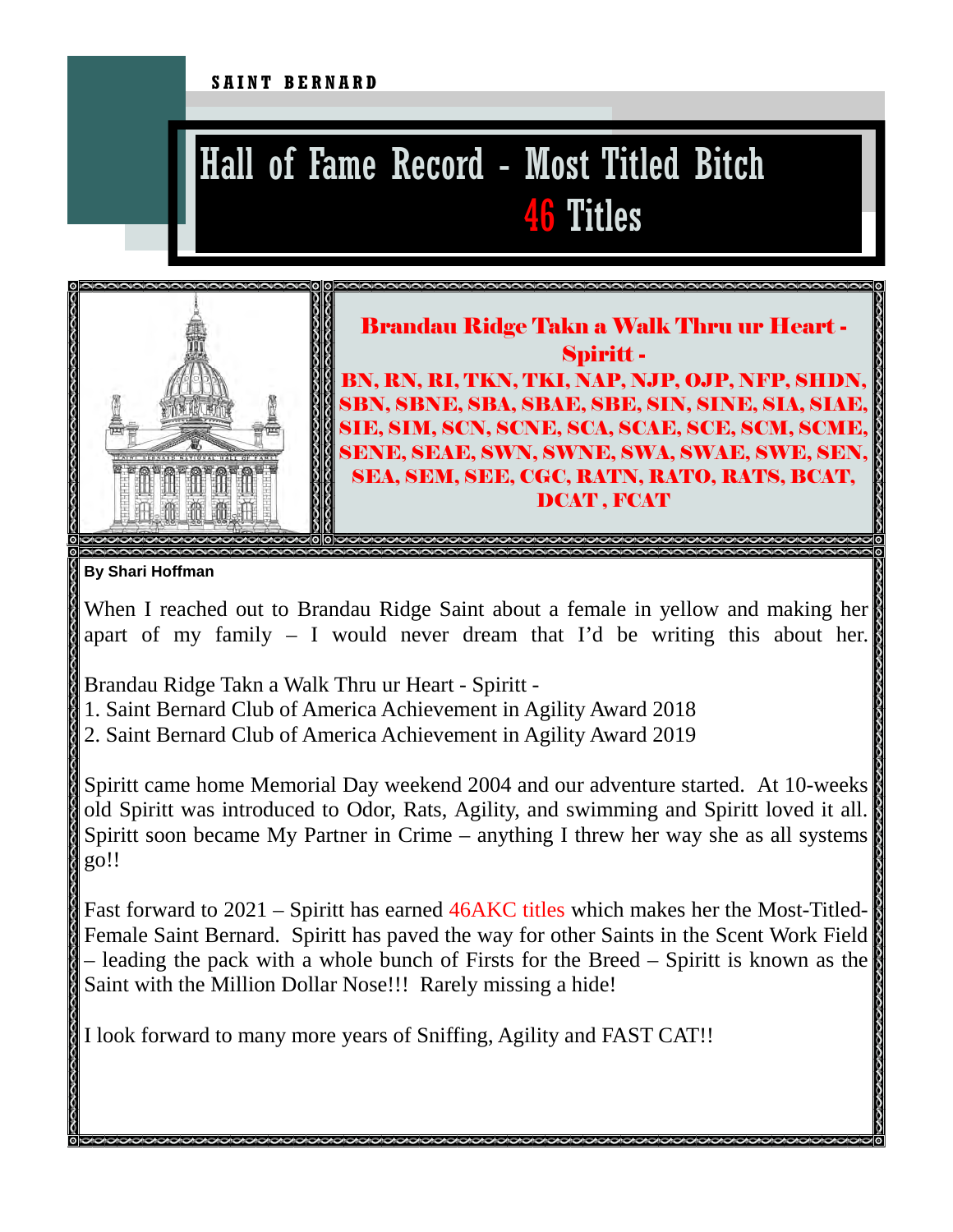

## **Most-Titled Saint Bernard Bitch With 46 Titles to Her Name**